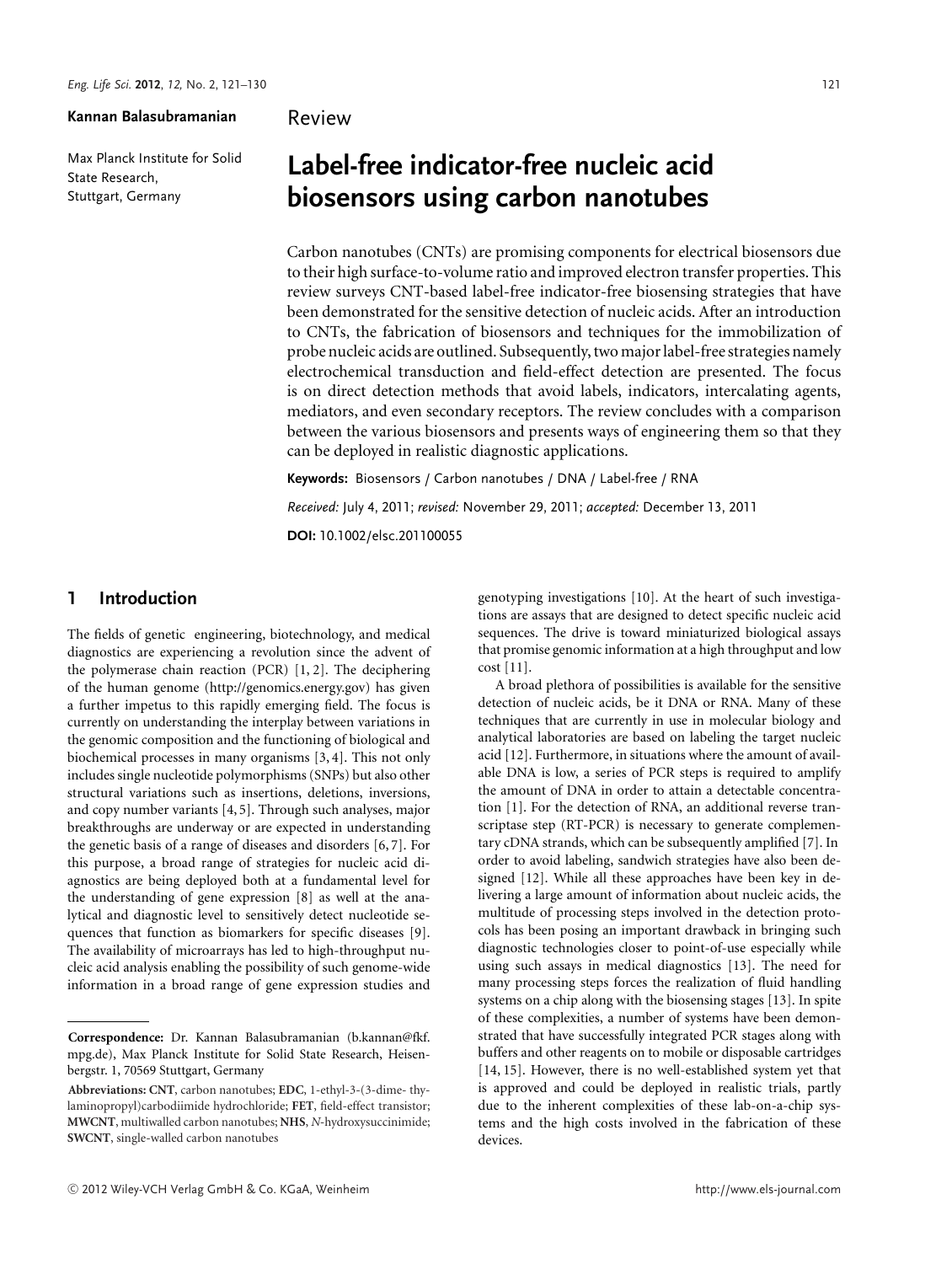Ideally, it would be easier to realize such point-of-use or point-of-care devices if among other aspects, the number of processing steps in the assay were minimized. For this purpose, one important aspect involves the deployment of label-free and indicator-free strategies, where the labeling of the target or the use of indicators or even secondary receptors is avoided. In order to achieve this, new paradigms have emerged especially by using nanostructures [16, 17]. Furthermore, the possibility to avoid PCR will further simplify such lab-on-a-chip systems, where the concerned reagents necessary could be avoided to a large extent. Nanostructure-based assays show promise in this direction by allowing for very low detection limits due to their specialized electrical properties arising mainly due to their high surface-tovolume ratio. Finally, the use of an optical microscope is a major hurdle for the realization of point-of-care nucleic acid devices. This has motivated the search for alternative transduction strategies mainly based on electrical detection [17]. The advantage of electrical detection lies in the fact that the detection circuitry can be integrated in a very compact manner at low costs directly next to the reaction chamber. The well-known glucose strips are the best examples that have been widely successful, still enjoying a comfortable market share [18]. The possibility to have similar strips—for example for the detection of nucleic acids—is expected to revolutionize the field of molecular diagnostics.

Along the foregoing discussion, this review will focus on the use of nanostructure-based electrical methods that are being developed for the label-free detection of nucleic acids, without the use of indicators or sandwich protocols. We will concentrate here on one kind of nanostructure namely carbon nanotubes (CNTs). They are the smallest commercially available one-dimensional nanostructure with a diameter that is in the same range as that of nucleic acids. Needless to say, CNT-based biosensing strategies are still at a research stage in contrast to well-established fluorescence-based diagnostic assays. Nevertheless, the review is intended to serve as a source to motivate the readers to engineer available strategies in research labs so that they can be mature enough to be applied in realistic diagnostic scenarios.

The review is organized as follows. We start with an introduction about CNTs followed by different methods for the fabrication and assembly of CNT-based nucleic acid biosensors. Most of these biosensors are based on the hybridization of a target sequence to a probe sequence that is immobilized on or in the vicinity of the CNT surface. Themethodsfor immobilizing probe oligonucleotides on the sensor surface are outlined next. Following this, a survey of the two major sensing strategies for label-free nucleic acid detection is presented. *Label-free* refers to the target analyte being analyzed in its native form without being modified by any kind of markers. There have been demonstrations of biosensors using indicators or sandwich approaches, where the target nucleic acid does not require to be labeled. However, these methods require a second binding event such as the binding of an intercalating agent to the duplex or the formation of a sandwich. We will also not discuss such protocols in detail here. Detailed reviews about these aspects are available elsewhere [19–22]. We conclude the review with a comparison of the various sensing strategies and a discussion of the hurdles involved in the use of CNT-based nucleic acid biosensors for realistic applications.

## **2 Carbon nanotubes**

CNTs are long cylinders made of just one atomic layer of  $sp<sup>2</sup>$  carbon arranged in a hexagonal lattice [23]. They can be visualized as rolled-up graphene sheets, as shown in Fig. 1 [24]. On the other hand, they are the thinnest wires that can be synthesized in free form. They have a diameter starting from as low as 0.4 nm and up to 3 nm and hence are comparable to the sizes of nucleic acids. They can be grown up to hundreds of microns long. Single-walled CNTs (SWCNTs) are composed of just one cylinder of carbon atoms. They can also occur in the form of concentric cylinders (see Fig. 2), which are then called multiwalled CNTs (MWCNTs).

CNTs can be produced by many different methods. Nowadays, they are readily available commercially in various formulations [19]. Since they can be rolled up in many ways, the production techniques deliver a mixture of different allotropes, which constitutes a major hurdle for many applications. This is in contrast to many chemicals that one can obtain usually in its pure form. There are methods emerging to obtain high-purity nanotubes of just one chemical structure [25]. However, these nanotubes are usually short  $(<1$   $\mu$ ) and are available only in the single-walled form (http://www.nanointegris.com). Due to their large curvature, they exhibit increased chemical reactivity [24]. This is also the basis for the construction of a variety of biosensing strategies [26].

Among other nanostructures, CNTs are unique due to their all-carbon structure and the possibility to obtain very high aspect ratios (at least 1000:1 for a  $1-\mu$  long 1-nm nanotube) easily. The latter aspect is the main motivating factor for using CNTs in electrical biosensors. Unlike bulk wires, charge variations on the surface of nanostructures cause changes in the electronic



**Figure 1.** Physical structure of carbon nanotubes. Carbon nanotubes (CNTs) can be imagined as rolled-up graphene sheets. Depending on the way they are rolled up, different types of nanotubes can be formed such as armchair, zigzag, and chiral. Reproduced with permission from Reference [24].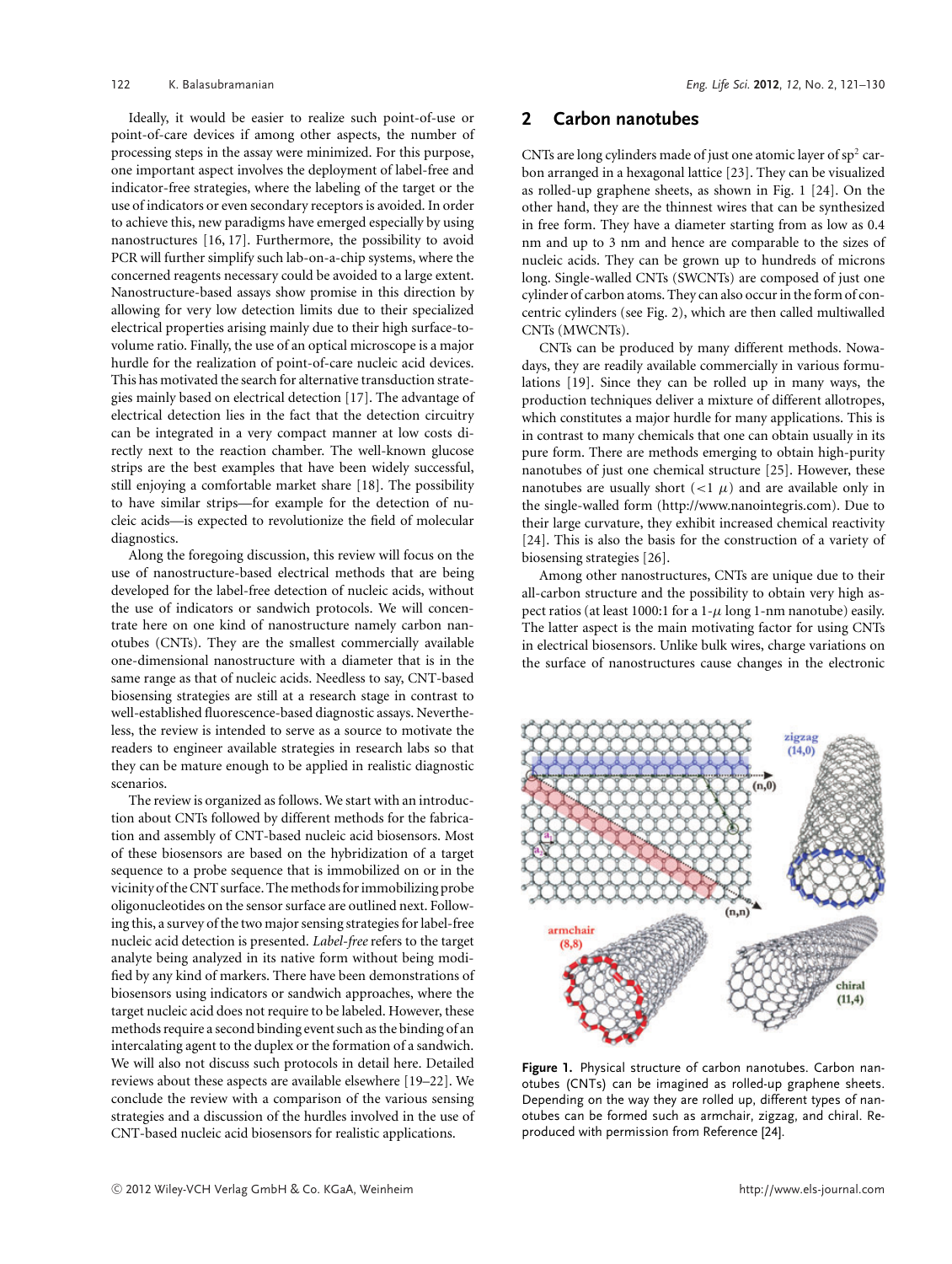

**Figure 2.** A molecular model of a multiwalled CNT (MWCNT). All colored atoms refer to carbon atoms.

properties of the CNTs. This is judiciously utilized in fabricating biosensors in order to detect DNA-binding events happening on the surface of CNTs. Furthermore, due to the very minimal surface (1–5  $\mu$  × 1 nm), they can be loaded with very few receptors (ultimately down to single molecules) and hence show promise for obtaining lowest limits of detection [27]. Moreover, their nanoscopic sizes allow for easy interfacing with electronic circuitry on-chip. These advantages have aroused the tremendous interest in the use of CNTs for applications as nucleic acid biosensors.

# **3 Design and fabrication**

Almost all the electrical biosensors for the detection of nucleic acids are based on hybridization of the target analyte (DNA or RNA) on to a probe nucleic acid. In order to specifically detect the target sequence, the binding event must generate a signal that can be efficiently transduced. The transducer comprises of one or many CNTs on to which the probe nucleic acid has to be fixed by some means. The first step in the realization of the biosensor involves the fabrication of such CNT electrodes. Figure 3 presents some examples of CNT-based electrodes deployedin biosensors. The electrodes can comprise of a single nanotube (see Figs. 3A and B) to arrays of nanotubes on appropriate substrates (Figs. 3C and D). For obtaining individual nanotube electrodes, the CNTs are first dispersed in a surfactant solution (such as sodium dodecyl sulfate or Triton-X-100) and subsequently deposited on a substrate by spotting. Using predefined markers on the substrate, they can be located and electrical contacts are made by lithographic procedures [24, 28, 29]. The nanotubes can also be grown directly across the electrical contacts using chemical vapor deposition [30,31]. Networks of nanotubes can also be prepared using this strategy (see Fig. 3C) [32–34]. Alternatively, the electrical contacts can be realized in a first step and individual nanotubes trapped from the suspension using AC dielectrophoresis [27]. The substrates are usually made of silicon oxide or glass. For obtaining a high density of nanotubes, they can be directly grown on millimeter-sized metallic substrates (see Fig. 3D) [35]. Such electrodes can even be procured commercially [19].

In all the above cases, the nanotubes form the active component of the biosensing electrode. However, they can also be used as additives to improve the electrical and electrochemical characteristics of other standard bulk electrodes such as glassy carbon electrode (GCE) [36, 37], carbon paste electrode [38, 39], graphite electrode [40], or gold [41] electrode. For example, CNTs can be incorporated into a polymer matrix on the surface of such bulk electrodes (see Fig. 3E) [37–39]. In some cases, CNTs are combined with other nanostructures such as nanoparticles (see Fig. 3F) [42–46]. In general, it has been observed that the addition of nanostructured materials onto bulk electrodes leads to an improvement in the electrochemical properties and hence gives higher sensitivities and lower detection limits [47–49]. This is expected since the nanoscale structure of the electrodes provides for increased surface and intimate contact with the biomolecules that need to be detected. Furthermore, in electrochemical detection methods, the use of nanostructures generally allows for improved charge transfer at the electrode interface [50, 51].

# **4 Chemical functionalization immobilization of probe nucleic acid**

Once the CNT-based electrode has been designed and fabricated, it has to be rendered sensitive and specific to a target DNA or RNA sequence. In order to achieve this, a probe nucleic acid sequence has to be immobilized on the CNT electrodes. This probe sequence is DNA in most cases, however peptide nucleic acids (PNA) have also been used as probes [30, 52]. Through chemical functionalization of the nanotube surface, the probe nucleic acid is attached either covalently or noncovalently [24]. The covalent coupling is performed using heterobifunctional linkers (see Fig. 4A). In many cases, the CNT surface contains carboxyl groups, and probe DNA with a terminal amino group is used for the functionalization [27, 29, 37, 41, 53–55]. The most common linking strategy involves the use of EDC/NHS (1-ethyl-3-(3-dimethylaminopropyl)carbodiimide hydrochloride/*N*-hydroxysuccinimide), which activates the carboxyl groups on the nanotube surface, allowing for the coupling to the amino group of the DNA resulting in an amide bond. In some cases, the electrodes that form contacts to the nanotubes have been functionalized with probe DNA. This is achieved by using thiolated DNA probes, which form disulfide bonds on to the gold surface [31]. However, in such a situation, the active sensing element is not anymore the nanotube but the contact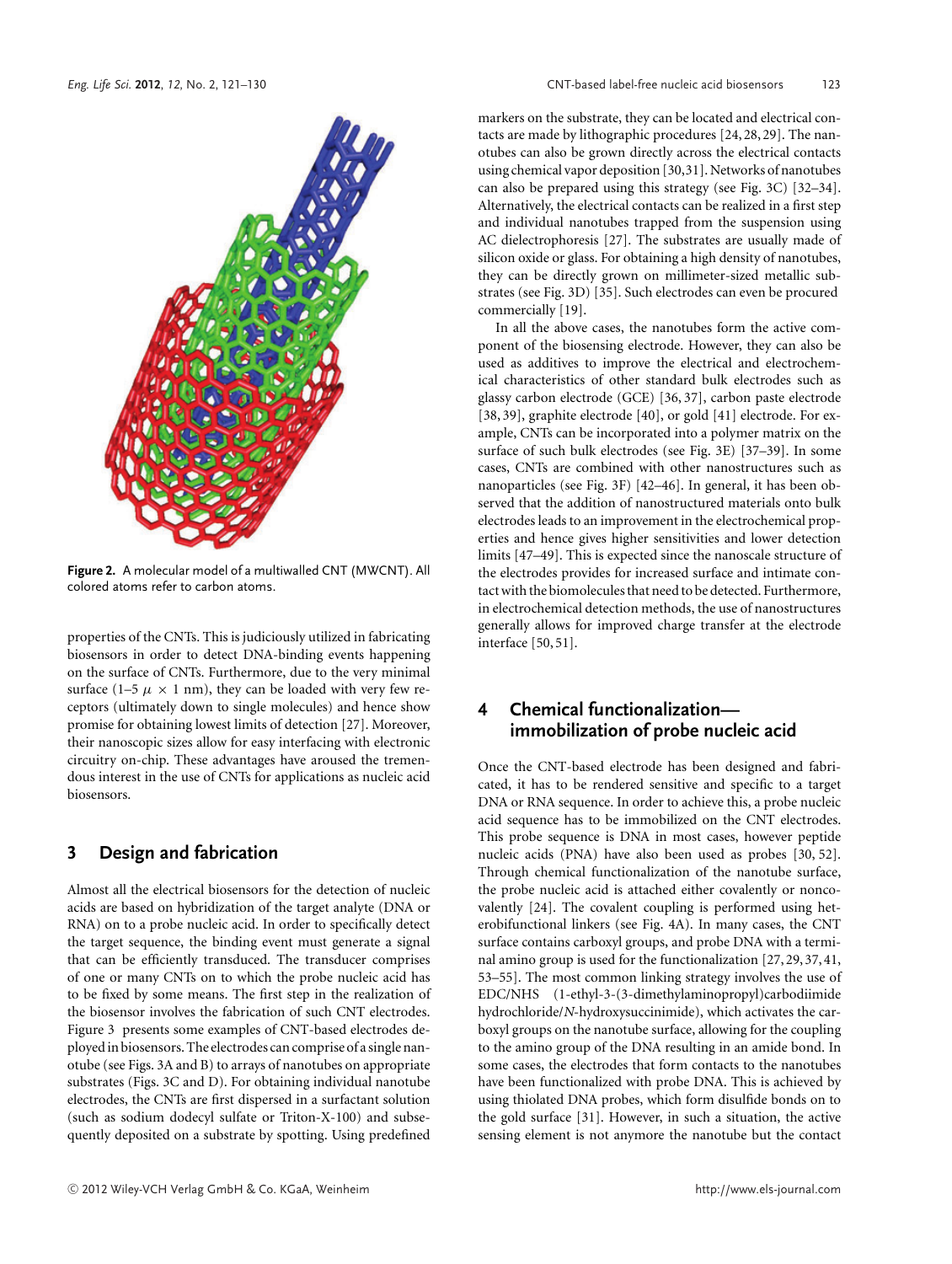





**Figure 4.** Examples showing immobilization of probe DNA to the CNT surface. (A) Covalent coupling to oxidized MWCNTs, from Reference [55]. (B) Noncovalent immobilization to an electropolymerized layer, from Reference [39].

between the electrode and the CNT, which usually results in a lower sensitivity (see discussion later).

Noncovalent strategies are more prevalent for the immobilization of probe DNA on to the surface of CNTs. The simplest method is to incubate the CNT-based electrode in a probe DNA solution (unmodified or amino terminated) and rely on hydrophobic or electrostatic interactions for the attachment of the oligonucleotides on to the CNT surface [30,33,40,56,57] (see Fig. 4B). Although this technique is simple, it has the disadvantage that the probe sequence is deposited nonspecifically on the entire electrode surface leading to lower sensitivities [47]. This can be avoided to some extent by protecting the device surface (usually silicon oxide, excluding the CNTs) through a blocking step [33]. Another approach involves the use of an organic monomer such as pyrrole that can be electropolymerized on the CNT surface in the presence of the probe DNA [36]. The probe DNA is thereby embedded into the polymer matrix. Alternatively, the CNTs can be coated in a first step with polymers containing carboxyl groups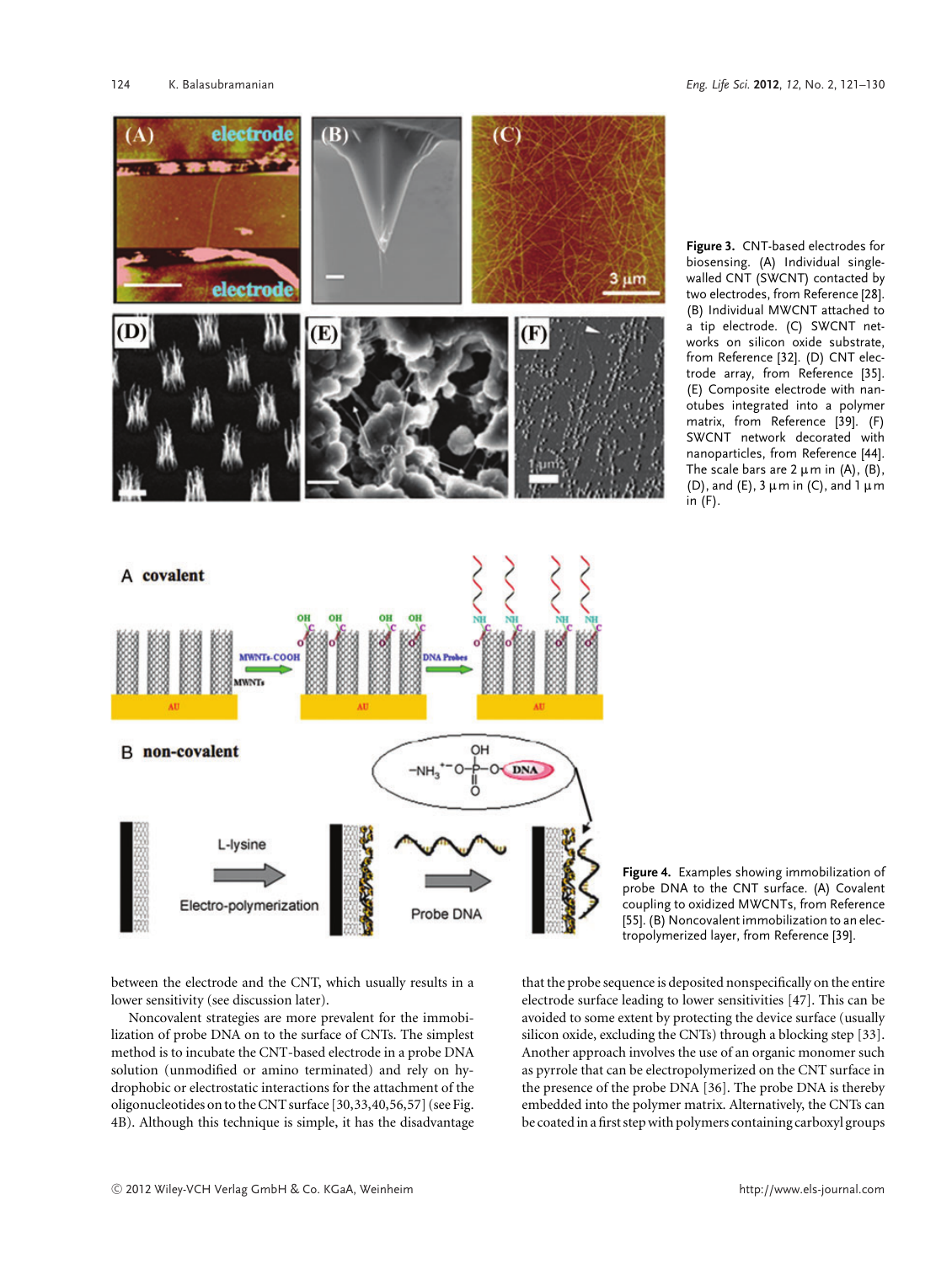or amino functionalities. In the former case, amino-terminated probe DNA is coupled covalently using the EDC/NHS coupling strategy [27, 28], while in the latter unmodified probes are electrostatically adsorbed on to the CNT surface [39]. Noncovalent coupling of molecules on to CNTs does not generally reduce the favorable electronic properties of CNTs. On the other hand, covalent strategies reduce the conductivity of the functionalized CNTs [58].

## **5 Label-free biosensing strategies**

Toward the label-free detection of nucleic acids using CNTbased biosensors, two transduction principles have been mainly demonstrated namely electrochemical and field-effect detection. Although the latter is a kind of electrochemical (potentiometric) detection [59], we will handle them separately here. Other nonportable methods that are promising for label-free biosensing such as quartz crystal microbalance (QCM) and surface plasmon resonance (SPR) have been seldom utilized for CNTbased nucleic acid detection. In contrast to various fluorescencebased detection strategies, which require RT-PCR for the detection of RNA, electrical methods do not require this step and RNA can be directly detected on probe DNA functionalized electrodes [30].

#### **5.1 Electrochemical transduction**

Electrochemical transduction principles mainly utilize the detection of oxidation and/or reduction reactions occurring at the biosensing electrode [60]. Most of these strategies involve Faradaic or non-Faradaic processes at the electrode/solution interface leading to the generation of a current or the build-up of an interfacial voltage. They are termed amperometric and potentiometric detection. Alternatively, the voltage can be scanned and the current measured such as in voltammetric methods [59]. Finally, there is also the possibility of measuring the impedance between the active electrode and a second electrode in solution. This method is called electrochemical impedance spectroscopy (EIS) [48]. The fundamental advantage of using CNTs in electrochemical transduction methods is the possibility of increased electron transfer rates leading to higher sensitivity [19,21]. However, it is debated that impurities in the nanotube raw material (such as metal nanoparticles) or the architecture of the electrode is responsible for the increased sensitivity [61].

The various detection principles are based on how the binding of the target nucleic acid on the probe DNA is detected through the CNT electrode. The simplest way is to directly detect the duplex strand. For this purpose, guanine or adenine bases can be directly oxidized [62]. This generates a current and can be detected using voltammetric techniques [53, 54, 56, 63]. This is a true label-free electrochemical method for detecting the binding of target without involving any kind of additive (label, marker, intercalating agent, or indicator). However, the disadvantage here is that the probe as well as the target is irreversibly oxidized leading to destruction of the nucleic acid sequences. As a result of this, the sensor is not reusable and requires a repeated attachment of probe DNA sequences. Furthermore, the sensor signal is strongly dependent on the proportion of guanine or adenine bases in the nucleic acids. Table 1 presents a comparison of various CNT-based DNA biosensors utilizing direct oxidation of guanine.

In order to avoid the destruction of target and analyte sequences, a redox active molecule in solution can be used as an indicator. This is based on the principle that upon binding of the target the possibility to induce charge transfer to the redox indicator is reduced [48]. This increases the "charge transfer resistance," which serves as a sensor signal for the amount of target analyte bound to the probe [48]. The detection here is mainly performed using impedimetric techniques in order to obtain a good signal-to-noise ratio [37, 39, 41]. The sensitivity and the detection limit are usually improved when using indicators. The impedimetric method can be used to detect hybridization events even without an electroactive indicator in a true label-free manner [36].

An alternative strategy is to use a redox active molecule that has the capability to intercalate with the duplex strand after hybridization. This is analogous to the use of widely prevalent ethidium bromide that can stain nucleic acids in gel electrophoresis. Commonly used electroactive intercalators include methylene blue [46,64,65], adriamycin [51,66,67], daunomycin [68, 69], Luteolin copper(II) [45], and even ethidium bromide [70]. The indicator can be subsequently oxidized and the current generated is proportional indirectly to the concentration of target DNA. Other labeled detection strategies utilize a similar redox active molecule attached to the target or further formation of sandwiches to detect the hybridization event. Detailed reviews on such electrochemical transduction methods can be found elsewhere in the literature [20–22, 49].

#### **5.2 Field-effect transduction**

Label-free DNA sensors using SWCNTs have also been demonstrated in a field-effect transistor (FET) configuration [71,72]. In such biosensors, the electrical properties of the nanotubes play a major role. Due to the nanoscale size and the high surface-tovolume ratio, the electrical resistance of nanotubes is extremely sensitive to changes in charge variations in their surroundings. Based on this property, the binding of target DNA on to a probe DNA functionalized surface can be sensitively detected by measuring the current through the nanotube. In order to provide a reference potential in the system, a gate electrode is required [47, 71]. Hence, the devices are constructed in an FET configuration, wherein the nanotube is connected between a source and a drain electrode lying on a silicon/siliconoxide substrate. The silicon substrate constitutes the gate electrode (back gate, see Fig. 5A). Alternatively, the measurement can be done directly in liquids, where an electrochemical FET configuration is utilized, as shown in Fig. 5B. Here, a reference electrode that is in contact with the solution acts as the gate [73]. The arrangement in liquids is very similar to that of ion-selective FETs (ISFETs and pH electrodes). By varying the potential at the gate electrode, the conductance of the nanotube can be varied. Changes in the electrostatic environment of the nanotube (e.g., when a target DNA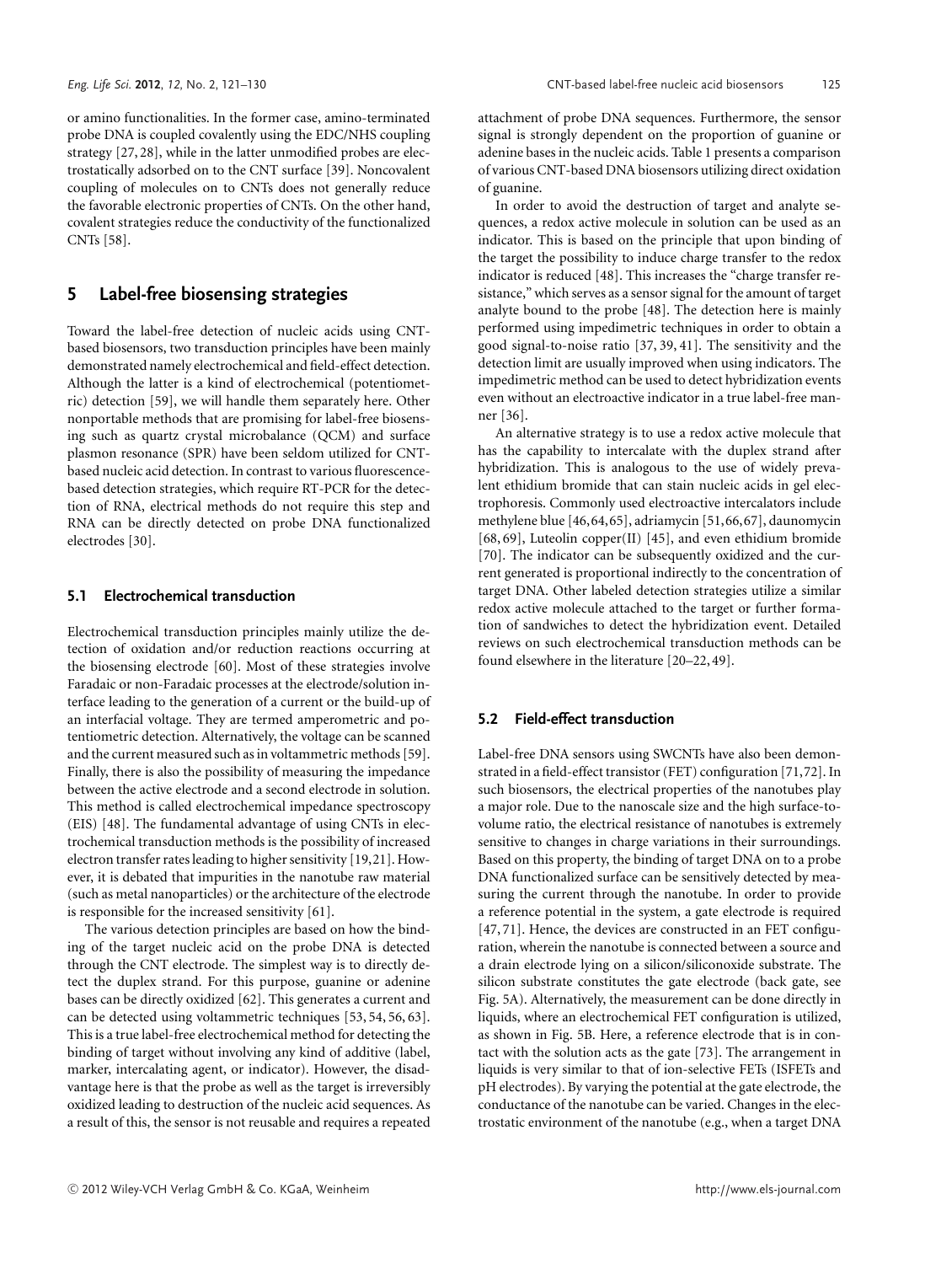| Biosensor<br>architecture           | Detection<br>mode          | Probe<br>attachment                                               | Analyte<br>or target          | Imm. time $a$ )<br>/response time | Detection<br>limit | Concentration<br>range | Reference |
|-------------------------------------|----------------------------|-------------------------------------------------------------------|-------------------------------|-----------------------------------|--------------------|------------------------|-----------|
| $GCE-$<br><b>MWCNT</b>              | Guanine oxidation<br>(VA)  | Separateb)<br>hybridization                                       | 60-bp synthetic<br><b>DNA</b> | $-/-^{b)}$                        | $2.7$ nM           | $2.7$ nM $-13.5$ nM    | [63]      |
| $GCE-$<br><b>MWCNTs</b>             | EIS                        | Electropolymerization<br>of pyrrole in the<br>presence of DNA     | 24-bp synthetic<br><b>DNA</b> | $5 \text{ min}/30 \text{ min}$    | $10 \text{ nM}$    | 30 nM $-10 \mu$ M      | $[36]$    |
| Pencil<br>graphite-<br><b>MWCNT</b> | Guanine oxidation<br>(DPV) | Incubation <sup>c)</sup> in<br>amino-DNA                          | 20-bp synthetic<br><b>DNA</b> | 1 h/20 min                        | $16 \text{ nM}$    | 50 nM-250 nM           | [40]      |
| <b>GCE-SWCNT</b>                    | Guanine oxidation<br>(DPV) | EDC/NHS coupling<br>with amino-DNA<br>(to COOH groups)<br>of CNT) | 18-bp synthetic<br><b>DNA</b> | 12 h/45 min                       | $20 \text{ nM}$    | 20 nM-110 nM           | $[54]$    |
| $Al/Ni-$<br><b>MWCNT</b>            | Guanine oxidation<br>(DPV) | EDC/NHS coupling<br>with amino-DNA<br>(to COOH groups<br>of CNT)  | 24-bp synthetic<br><b>DNA</b> | 17 h/30 min.                      | $0.5 \mu M$        | $0.5 \mu$ M-10 $\mu$ M | $[53]$    |
| Pencil<br>graphite-<br><b>SWCNT</b> | Guanine oxidation<br>(DPV) | Incubation <sup>c)</sup> in<br>amino-DNA                          | 20-bp synthetic<br><b>DNA</b> | NR/NR                             | $4 \mu M$          | $4 \mu$ M-32 $\mu$ M   | $[56]$    |

**Table 1.** Label-free indicator-free carbon nanotube (CNT) based electrochemical biosensors for the detection of DNA.

 $a)$  Imm. time  $=$  time for immobilization of probe DNA on the sensor surface.

b) In this case, the hybridization was carried out separately using microspheres functionalized with the probe. After hybridization, the duplex was removed and denatured to obtain individual nucleic acid bases. The detection was performed on this digested solution.

c) Incubation implies that the sample was left in a solution of probe DNA for a long time usually several hours. The probe DNA is not chemically coupled to the CNT surface.

NR = not reported; Al = aluminium; Ni = nickel; GCE = glassy carbon electrode; VA = voltammetry; DPV = differential pulse voltammetry; EIS = electrochemical impedance spectroscopy.

binds to an immobilized probe) lead to shifts in the field-effect characteristics of the device (such as resistance or threshold voltage). The resistance changes or threshold voltage shifts function as the sensor signal [49, 72].

Table 2 summarizes the analytical parameters of label-free DNA and RNA biosensors based on CNT-FETs demonstrated until now. Initial DNA biosensors based on CNTs utilized the back-gated configuration for sensing of DNA [31, 33, 57]. In many cases, the probe DNA was attached by incubation of the FET devices in the nucleotide solution [30, 33, 34, 57]. Sensitivities down to the picomolar range [33] have been reported using this technique. The main disadvantage in using a back-gated configuration is the appearance of hysteresis in the field-effect transfer curves [33, 34, 57]. The liquid-gated configuration has been successful in overcoming this hurdle [73]. Moreover, it



**Figure 5.** Schematic of field-effect based biosensing (A) in the dry state (B) directly in buffer. From Reference [73].

has been observed that the specific binding on to CNTs is very limited when using nonspecific incubation protocols [29]. Furthermore, the back-gated devices were used for sensing without passivating the source and drain electrodes (see Table 2). In such a situation, the probe DNA accumulates also on the electrodes, which reduces sensitivity. This is apparent from Table 2, where the use of passivated electrodes in combination with a liquid-gated measurement technique yields an improvement in detection limit by up to four orders of magnitude (see Fig. 6) [27]. The attomolar sensitivity was made possible here due to two further improvements namely the use of an improved AC detection technique and a specialized electrochemical functionalization scheme for the immobilization of probe DNA [27]. It is worth mentioning here that the detection limit of 100 aM achieved by this CNT-DNA-sensor is the best reported until now using any direct label-free detection technique based on nanomaterials without involving indicators or reporters or sandwich protocols [47, 71].

The ability to detect such a low amount of target DNA without the use of any kind of labeling or sandwich approaches is an important step toward direct detection of nucleic acids in realistic biological samples, possibly without the use of PCR. A first step in this direction has also been demonstrated by attaining this low detection limit in a heterogeneous sample comprising of different noncomplementary sequences [27]. Using PNA as probes and utilizing a liquid-gated configuration with passivated electrodes, RNA could be directly detected in the femtomolar range [30]. CNT-based label-free biosensors have also been demonstrated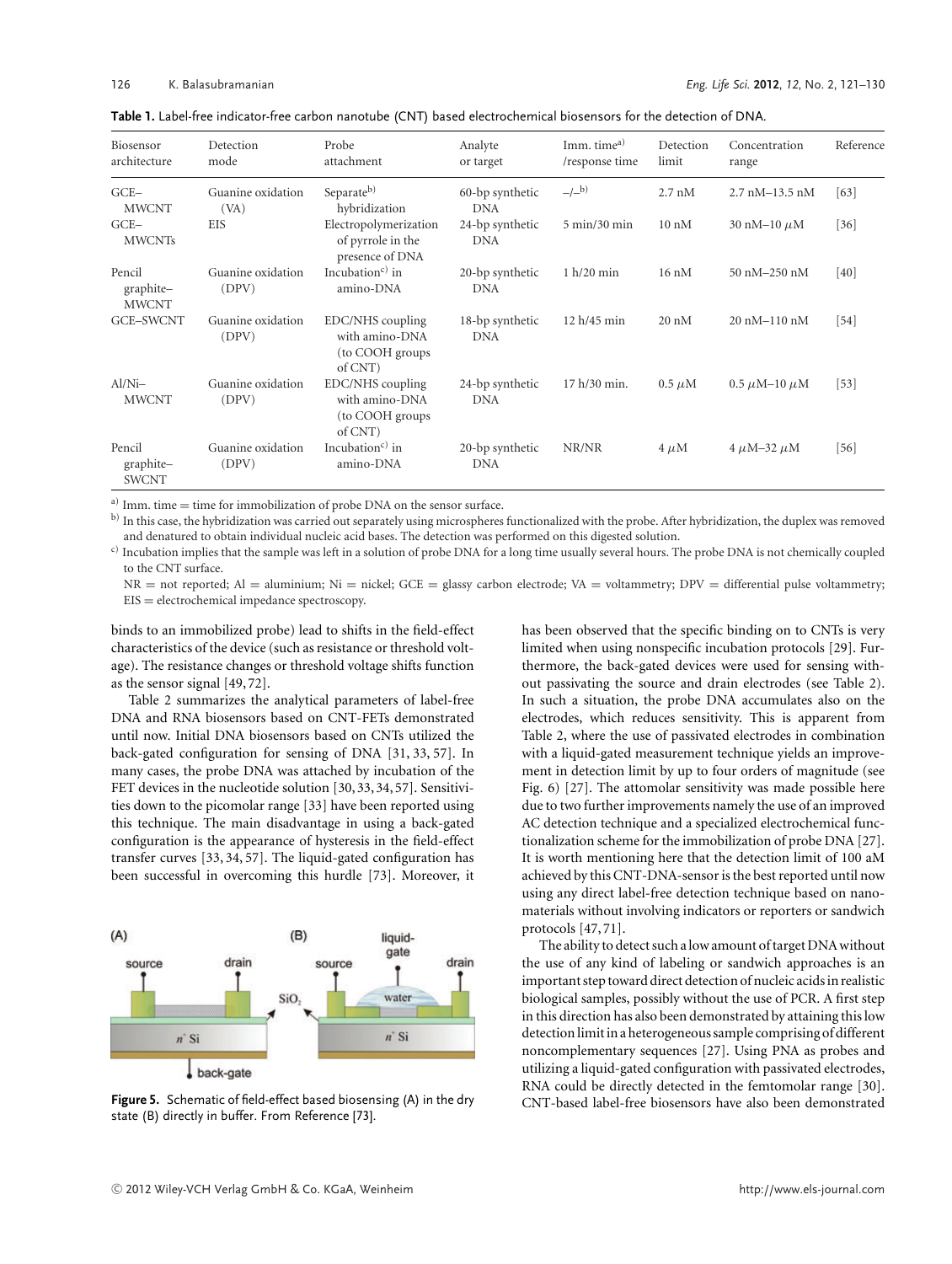| Biosensor<br>architecture | Detection<br>mode              | Passivation <sup>a)</sup> | Probe<br>attachment                                                     | Analyte                          | Imm. time/<br>response time | Detection<br>limit | Concentration<br>range | Reference |
|---------------------------|--------------------------------|---------------------------|-------------------------------------------------------------------------|----------------------------------|-----------------------------|--------------------|------------------------|-----------|
| Pt-SWCNT<br>bundles-Pt    | In buffer<br>(liquid)<br>gate) | Yes                       | EDC/NHS coupling<br>with amino DNA<br>(electrochemical)                 | 24-bp synthetic<br><b>DNA</b>    | 1 h/30 min                  | 100 aM             | $100$ aM $-1$ pM       | $[27]$    |
| Au-SWCNT-Au               | In buffer<br>(liquid<br>gate)  | Yes                       | Incubation <sup>b</sup> in amino<br>terminated PNA                      | 12-bp synthetic<br><b>RNA</b>    | NR/few min.                 | 500 fM             | 500 fM-5nM             | $[30]$    |
| Ti-SWCNT<br>network-Ti    | Dry (back<br>gate)             | N <sub>0</sub>            | Incubation <sup>b</sup> in<br>unmodified DNA                            | 12-bp and 51-bp<br>synthetic DNA | 1 h/1 h                     | $1 \text{ pM}$     | $1 pM-100 nM$          | $[33]$    |
| Au-SWCNT<br>network-Au    | In buffer                      | N <sub>0</sub>            | Incubation <sup>b</sup> in<br>thiolated DNA                             | 15-bp and 30-bp<br>synthetic DNA | 22 h/20 min.                | $100 \text{ nM}$   | NI                     | $[31]$    |
| Au-SWCNT<br>network-Au    | Dry (back<br>gate)             | No                        | Incubation <sup>b)</sup> in<br>amino-terminated<br><b>DNA</b>           | 12-bp synthetic<br><b>DNA</b>    | 16 h/1 h                    | $500 \text{ nM}$   | NI                     | [34, 57]  |
| Co-SWCNT-Co               | $Dry$ (no<br>gate)             | No                        | EDC/NHS coupling<br>with amino DNA<br>(to COOH groups)<br>of CNT)       | 20-bp synthetic<br><b>DNA</b>    | 12 h/12 h                   | $500 \text{ nM}$   | NI                     | $[29]$    |
| Pd-SWCNT-Pd               | Dry (back<br>gate)             | No                        | EDC/NHS coupling<br>with amino DNA<br>(to synthetic)<br>polymer on CNT) | 20-bp synthetic<br><b>DNA</b>    | 8 h/2 h                     | 16.2 $\mu$ M       | NI                     | $[28]$    |

| <b>Table 2.</b> Label-free CNT-based field-effect biosensors for the detection of DNA and RNA. |  |  |  |
|------------------------------------------------------------------------------------------------|--|--|--|
|------------------------------------------------------------------------------------------------|--|--|--|

a) If electrodes are passivated, the nanotubes exclusively constitute the active area. Otherwise, the electrodes are also decorated with probe nucleic acids.

b) Incubation implies that the sample was left in a solution of probe DNA for a long time usually several hours. The probe DNA is not chemically coupled to the CNT surface.

 $NI = not$  investigated. Implies that only one or two concentrations were experimented;  $NR = not$  reported;  $Au =$  gold;  $Ti =$  titanium;  $Co =$  cobalt; Pd = palladium; Pt = platinum; Cr = chromium; SNP = single nucleotide polymorphism.



**Figure 6.** Calibration curves of SWCNT-DNA-sensors based on field-effect detection. (A) Back-gated SWCNT-network-sensors, from Reference [33]. (B) Liquid-gated SWCNT-bundle-sensors, from Reference [27].

for detecting SNPs by using the *Escherichia coli* MutS protein as the receptor [32].

# **6 Discussion**

In this section, we present a comparison between the electrochemical and field-effect biosensing strategies. Both methods

have their own pros and cons. Electrochemical methods are ideally suited in order to realize low-cost biosensors. Since they work mostly at a microscale (the main advantage of using CNTs is as an additive to improve the electrochemical properties), they can be easily fabricated in a reproducible manner in large amounts. On the other hand, CNT-based FET biosensors require high-tech processing capabilities that are typical in the microelectronics industry, and hence may turn out to be more expensive than their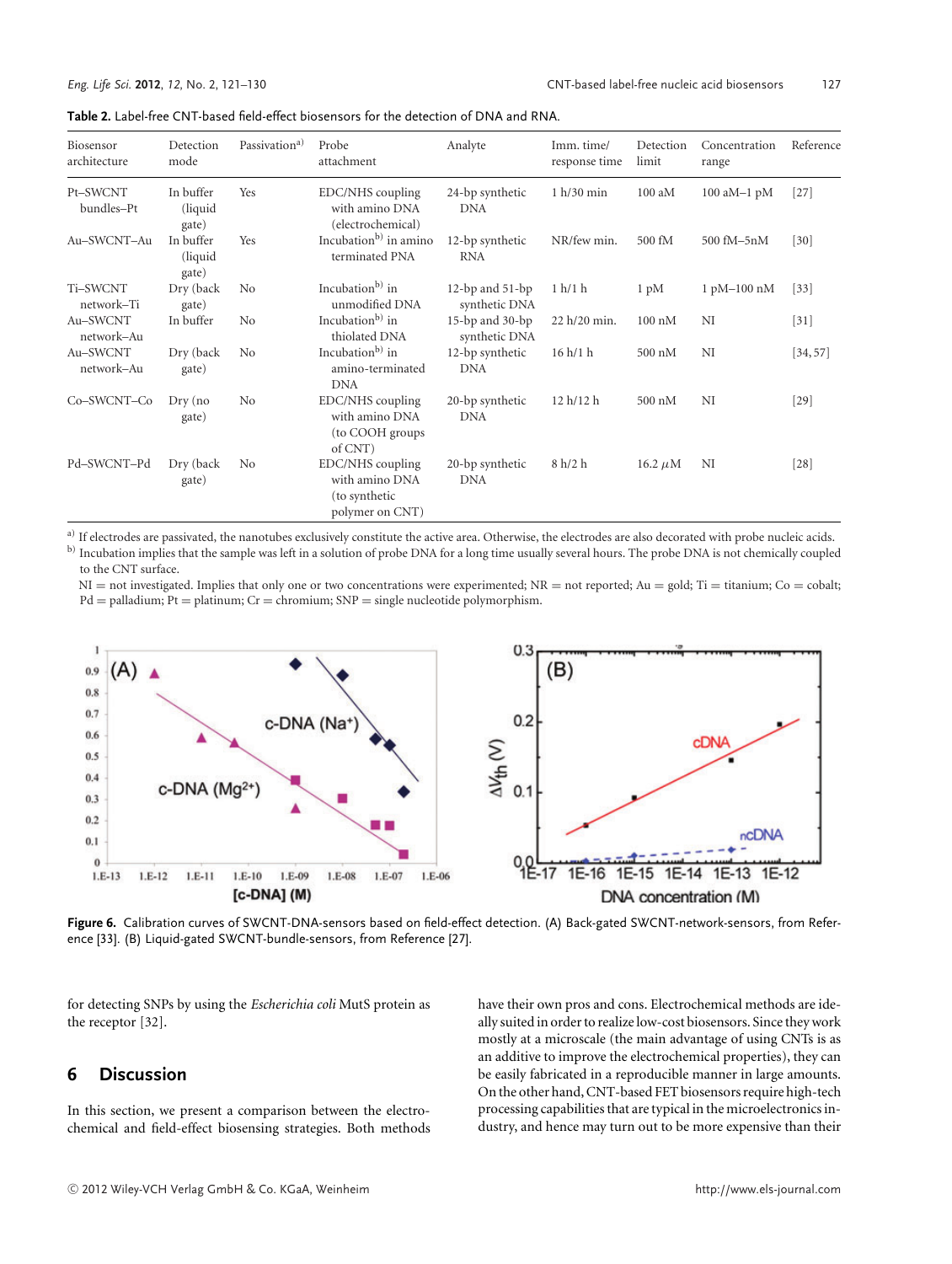electrochemical counterparts. The preparation of electrodes here is more rigorous; however using photolithographic patterning techniques, one can reduce the costs of production when making biosensors at a large scale [28,74,75]. Another related aspect is the necessity to position the CNTs at the desired locations. This is indeed possible using techniques such as dielectrophoresis; however, this requires still a sample-by-sample treatment. A prudent way to avoid this problem is the use of CNT networks [33] however, the sensitivity is lower due to the increased surface area of the networks. Once such problems are overcome by engineering the fabrication processes, we would have the ability to directly detect nucleic acids at ultra-low concentrations.

A second hurdle of using CNTs in FETs is the variability in the electronic and chemical properties from one tube to another. For both the FET and electrochemical detection, this variability limits the possibility of calibration. The nonhomogeneity of the electronic properties leads to device-to-device variation in the sensor characteristics making calibration of such sensors difficult. This has been hampering the use of such sensors in field trials. A few strategies have been proposed to overcome this variation by the design of appropriate calibration algorithms [76]. Efforts are also underway to synthesize monodisperse CNTs or to separate them according to their electronic structure after production [25]. Synthesized pure tubes are however quite expensive, which may lead to very high costs during large-scale manufacture.

A third issue that is also related to calibration concerns the immobilization of probe DNA on the surface of CNTs. Incubation in probe DNA has been the widely used method for this purpose. However, unlike microarray techniques where the surface is homogeneous and activated, CNT network surfaces are sparsely covered or appear in three dimension inside polymer matrices. As a result, the loading of the CNT surfaces with probe DNA molecules can be seldom uniform. The covalent and electrochemical methods may serve as a solution to this problem. Since only those tubes that are in contact with the underlying electrodes are functionalized, the loading of DNA on to CNTs is expected to be more uniform from one device to the other.

A fourth concern relates to the use of the chosen measurement strategy. In the case of electrochemical CNT-DNA-biosensors, the detection mostly involves a reaction, and hence they are prone to interferents that are electroactive. When working with real biological samples such as serum, the presence of other molecules that can be oxidized or reduced will also lead to an electrochemical signal thus creating a high proportion of false negatives. This makes preprocessing of complex matrices a prerequisite before performing electrochemical detection. In the case of field-effect biosensors, there is a very high probability of signal drifts over a few measurement cycles, mostly due to nonspecific binding. Furthermore, since the detection is possible only within the electrical double layer on the surface of the CNTs, sequences longer than a few tens of base pairs are difficult to be detected.

# **7 Conclusions**

In this review,we have summarized the various CNT-based labelfree biosensing strategies for the detection of nucleic acids. We presented the available results in the literature from a technological point of view pointing out the key aspects in the properties of CNTs, followed by fabrication approaches and biosensing strategies. We have compared the two major label-free electrical biosensing techniques utilizing CNTs for the detection of nucleic acids. Although there are a number of other label-free sensing paradigms available such as QCM and SPR, research in the recent years have focused mainly on electrical detection strategies when deploying CNTs. This is also due to the fact that portable devices can be easily fabricated for electrical detectors, which is hardly realizable for other transduction principles.

# Practical Application

The review outlines carbon nanotube-based label-free biosensors for the detection of nucleic acids. Although many of the reported biosensors are still at a research stage, the possibility to detect DNA down to the attomolar range without using labels, indicators or secondary receptors is expected to open new avenues for the direct diagnosis of nucleic acids in biological samples.

*The German Federal Ministry of Education and Research (BMBF) funded this work under the NanoFutur program with project ID O3*×*5516*.

*The author has declared no conflict of interest.*

# **8 References**

- [1] Bartlett, J. M. S., Stirling, D., A short history of the polymerase chain reaction. *Methods Mol. Biol.* 2003, *226*, *PCR Protocols*,  $3-6$
- [2] Van Guilder, H. D., Vrana, K. E., Freeman, W. M., Twentyfive years of quantitative PCR for gene expression analysis. *BioTechniques* 2008, *44*, 619–626.
- [3] Syvänen, A.-C., Accessing genetic variation: genotyping single nucleotide polymorphisms. *Nat. Rev. Genet.* 2001, *2*, 930–942.
- [4] Feuk, L., Carson, A. R., Scherer, S. W., Structural variation in the human genome. *Nat. Rev. Genet.* 2006, *7*, 85–97.
- [5] Alkan, C., Coe, B. P., Eichler, E. E., Genome structural variation discovery and genotyping. *Nat. Rev. Genet* 2011, *12*, 363–376.
- [6] Viscidi, R. P., Yolken, R. G., Molecular diagnosis of infectious diseases by nucleic acid hybridization. *Mol. Cell Probes* 1987, *1*,  $3 - 14.$
- [7] King, R. A., Rotter, J. I., Motulsky, A. G., The Genetic Basis of Common Diseases. *Oxford Monographs on Medical Genetics, vol. 20*. Oxford University Press, Cambridge, UK 2002.
- [8] Shimkets, R. A., Gene expression profiling: methods and protocols. *Methods Mol. Biol.* 2004, *258*, 1–12.
- [9] Bubendorf, L., High-throughput microarray technologies: from genomics to clinics. *Eur. Urol.* 2001, *40*, 231–238.
- [10] Hoheisel, J. D., Microarray technology: beyond transcript profiling and genotype analysis. *Nat. Rev. Genet.* 2006, *7*, 200–210.
- [11] Sauer, S., Lange, B. M. H., Gobom, J., Nxarsik, L. et al., Miniaturization in functional genomics and proteomics. *Nat. Rev. Genet.* 2005, *6*, 465–476.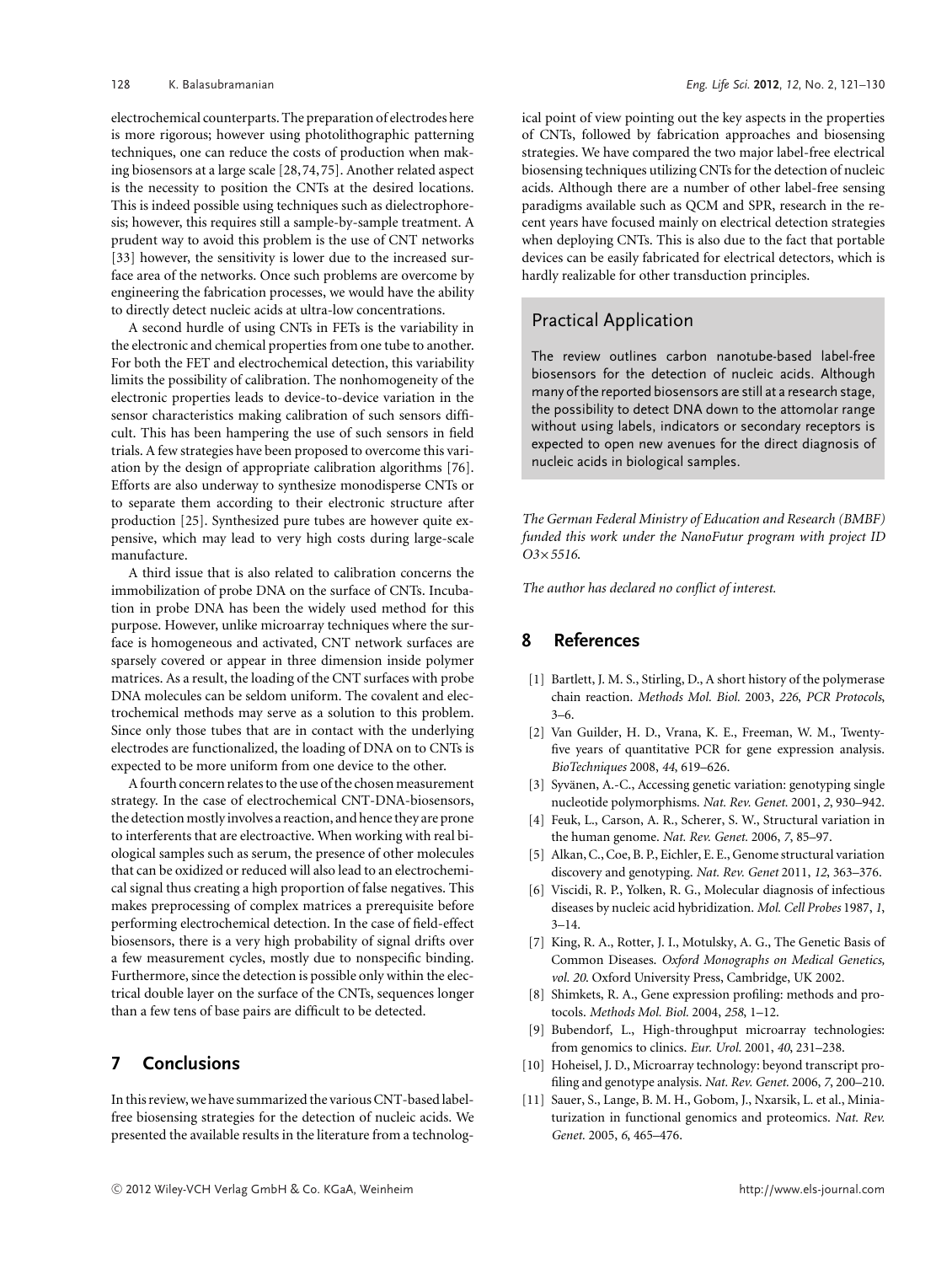- [12] Khademhosseini, A., Suh, K.-Y., Zourob, M., *Biological Microarrays: Methods and Protocols. Methods in Molecular Biology*, *vol. 671*, Humana Press, New York 2010.
- [13] Choi, S., Goryll, M., Sin, L. Y. M., Wong, P. K., Microfluidicbased biosensors toward point-of-care detection of nucleic acids and proteins. *Microfluid. Nanofluid.* 2011, *10*, 231–247.
- [14] Xu, X., Zhang, S., Chen, H., Kong, J., Integration of electrochemistry in micro-total analytical systems for biochemical assays: recent developments. *Talanta* 2009, *80*, 8–18.
- [15] Liu, R. H., Yang, J. N., Lenigk, R., Bonanno, J., Self-contained fully integrated biochip for sample preparation, polymerase chain reaction amplification and DNA microarray detection. *Anal. Chem.* 2004, *76*, 1824–1831.
- [16] Bellan, L. M., Wu, D., Langer, R. S., Current trends in nanobiosensor technology. *WIRES Nanomed. Nanobiotechnol.* 2011, *3*, 229–246.
- [17] Tarakanov, A. O., Goncharova, L. B., Tarakanov, Y. A., Carbon nanotubes towards medicinal biochips. *WIREs Nanomed. Nanobiotechnol.* 2010, *2*, 1–10.
- [18] Yoo, E.-H., Lee, S. Y., Glucose biosensors: an overview of use in clinical practice. *Sensors* 2010, *10*, 4558–4576.
- [19] Vashist, S. K., Zheng, D., Al-Rubeaan, K., Luong, J. H. T. et al., Advances in carbon nanotube based electrochemical sensors for bioanalytical applications. *Biotechnol. Adv.* 2011, *29*, 169– 188.
- [20] Agui, L., Yanez-Sedeno, P., Pingarron, J. M., Role of carbon nanotubes in electroanalytical chemistry: a review.*Anal. Chim. Acta* 2008, *622*, 11–47.
- [21] Jacobs, C. B., Peairs, M. J., Venton, B. J., Review: carbon nanotube based electrochemical sensors for biomolecules. *Anal. Chim. Acta* 2010, *662*, 105–127.
- [22] Luong, J. H. T., Male, K. B., Hrapovic, S., Carbon nanotubebased electrochemical biosensing platforms: fundamentals, applications, andfuture possibilities.*Recent Adv. Biotechnol.* 2007, *1*, 181–191.
- [23] Jorio, A., Dresselhaus, G., Dresselhaus, M. G., *Carbon Nanotubes: Advanced Topics in the Synthesis, Structure, Properties and Applications*. Springer, Berlin-Heidelberg 2008.
- [24] Balasubramanian, K., Burghard, M., Chemically functionalized carbon nanotubes. *Small* 2008, *1*, 180–192.
- [25] Hersam, M. C., Progress towards monodisperse carbon nanotubes. *Nat. Nanotechnol.* 2008, *3*, 387–394.
- [26] Balasubramanian, K., Burghard, M., Biosensors based on carbon nanotubes. *Anal. Bioanal. Chem.* 2005, *385*, 452–468.
- [27] Kurkina, T., Vlandas, A., Ahmad, A., Kern, K. et al., Labelfree detection of few copies of DNA with carbon nanotube impedance biosensors. *Angew. Chem. Intl. Ed.* 2011, *50*, 3710– 3714.
- [28] Martinez, M. T., Tseng, Y. C., Ormategui, N., Loinaz, I. et al., Label-free DNA biosensors based on functionalized carbon nanotube field effect transistors. *Nano Lett.* 2009, *9*, 530–536.
- [29] Baek, Y.-K., Yoo, S. M., Kim, J.-H., Jung, D.-H. et al., Effect of network density on the DNA sensing performance of singlewalled carbon nanotubes. *J. Phys. Chem. C* 2009, *113*, 21566– 21571.
- [30] Dastagir, T., Forzani, E. S., Zhang, R., Amlani, I. et al., Electrical detection of hepatitis C virus RNA on single wall carbon nanotube field effect transistors. *Analyst* 2007, *132*, 738–740.
- [31] Tang, X., Bansaruntip, S., Nakayama, N., Yenilmez, E. et al., Carbon nanotube DNA sensor and sensing mechanism. *Nano Lett.* 2006, *6*, 1632–1636.
- [32] Kim, S., Kim, T. G., Byon, H. R., Shin, H. J. et al., Recognition of single mismatched DNA using MutS-immobilized carbon nanotube field effect transistor devices. *J. Phys. Chem. B* 2009, *113*, 12164–12168.
- [33] Star, A., Tu, E., Niemann, J., Gabriel, J.-C. P. et al., Labelfree detection of DNA hybridization using cabron nanotube field-effect transistors. *Proc. Natl. Acad. Sci. USA* 2006, *103*, 921–926.
- [34] Gui, E.-L., Li, L.-J., Zhang, K., Xu, Y. et al., DNA sensing by field-effect transistors based on networks of carbon nanotubes. *J. Am. Chem. Soc.* 2007, *129*, 14427–14432.
- [35] Li, J., Ng, H. T., Cassell, A., Fan, W. et al., Carbon nanotube nanoelectrode array for ultrasensitive detection. *Nano Lett.* 2003, *3*, 597–602.
- [36] Cai, H., Xu, Y., He, P.-G., Fang, Y.-Z., Indicate free DNA hybridization detection by impedance measurement based on the DNA-doped conducting polymer film formed on the carbon nanotube modified electrode. *Electroanalysis* 2003, *15*, 1864– 1870.
- [37] Xu, Y., Ye, X., Yang, L., He, P. et al., Impedance DNA biosensor using electropolymerized polypyrrole/multiwalled carbon nanotubes modified electrode. *Electroanalysis* 2006, *18*, 1471– 1478.
- [38] Yang, T., Zhou, N., Zhang, Y. C., Zhang, W. et al., Synergistically improved sensitivity for the detection of specific DNA sequences using polyaniline nanofibers and multi-walled carbon nanotubes composites. *Biosens. Bioelectron.* 2009, *24*, 2165– 2170.
- [39] Jiang, C., Yang, T., Jioa, K., Gao, H. W., A DNA electrochemical sensor with poly-L-lysine/single-walled carbon nanotube films and its application for the highly sensitive EIS detection of PAT gene fragment and PCR amplification of NOS gene. *Electrochim. Acta* 2008, *53*, 2917–2924.
- [40] Erdem, A., Papakonstantinou, P., Murphy, H., Direct DNA hybridization at disposable graphite electrodes modified with carbon nanotubes. *Anal. Chem.* 2006, *78*, 6656– 6659.
- [41] Santiago-Rodriguez, L., Sanchez-Pomales, G., Carbrera, C. R., Single-walled carbon nanotubes modified gold electrodes as an impedimetric DNA sensor. *Electroanalysis* 2010, *22*, 399–405.
- [42] Dong, X., Lau, C. M., Lohani, A., Mhaisalkar, G. et al., Electrical detection of femtomolar DNA via gold-nanoparticle enhancement in carbon nanotube network field effect transistors. *Adv. Mater.* 2008, *20*, 2389–2393.
- [43] Scolari, M., Mews, A., Fu, N., Myalitsin, A. et al., Surface enhanced Raman scattering of carbon nanotubes decorated by individual fluorescent gold particles. *J. Phys. Chem. C* 2008, *112*, 391–396.
- [44] Schlecht, U., Balasubramanian, K., Burghard, M., Kern, K., Electrochemically decorated carbon nanotubes for hydrogen sensing. *Appl. Surf. Sci.* 2007, *253*, 8394–8397.
- [45] Niu, S. Y., Han, B., Cao, W., Zhang, S. S., Sensitive DNA biosensor improved by Luteolin copper(II) as indicator based on silver nanoparticles and carbon nanotubes modified electrode. *Anal. Chim. Acta* 2009, *651*, 42–47.